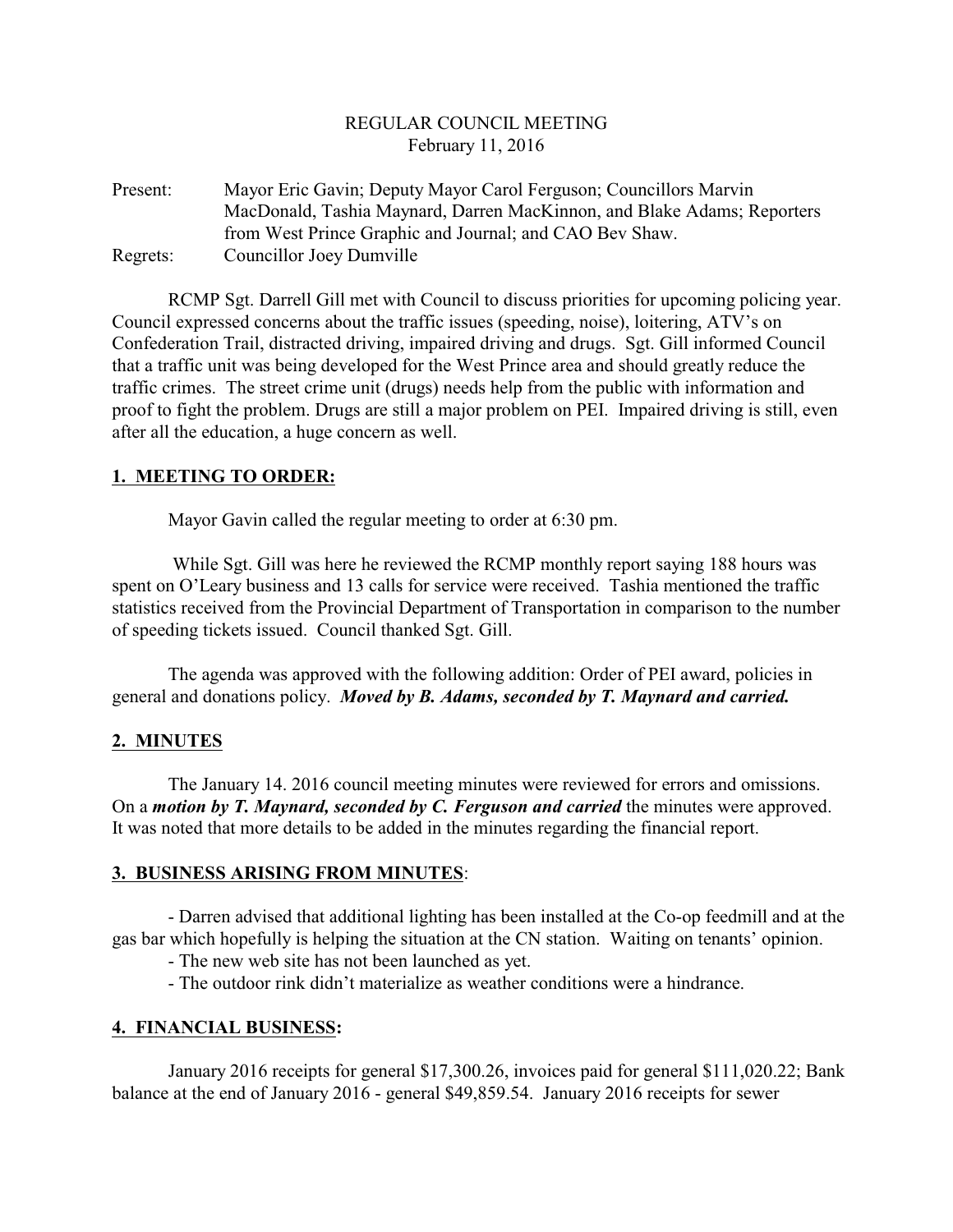\$1354.18 invoices paid \$18,153.57 and bank balance at the end of January, 2016 - \$23,614.43. Note that the receipts and invoices do not include online receipts and payments for this month and will be included in next month's.

2016 budget figures proposed by Council were circulated.

Carol advised that a receivables listing for both general and sewer to be circulated in future.

 It was *moved by M. MacDonald, seconded by B. Adams and carried* that financial report for January, 2016 be approved.

## **5. NEW BUSINESS**

*1. Mayor's report* - Eric reported attending the 55+ Games and the Business Association meeting.

2. *Administrator's report -* Bev reported the completion of T4s, did a clean up at ADIC storage rooms, made contacts re the Arts Council donations, helped with 55+ Games, audit preparations, met with Morley Foy and advised that the ballfield building at Ellsworth Field got broken into. Overtime for Bev - 8 hours; Dale - 81.5 hours. No permits.

# *3. Reports from Departments*

*Development & Tourism* - Blake reported speaking with a potential business operator for O'Leary and also had discussions about a strip mall proposal and the seniors facility.

*Fire Protection* - Chief's report for January circulated. The department responded to 4 emergency calls during the month - 3 flue fires and 1 medical call. The fire department's proposed budget for 2016 was reviewed. *Moved by M. MacDonald, seconded by B. Adams and carried* that submission of Fire Department's 2016 proposed budget to O'Leary Area Fire District committee be authorized.

*Recreation -* Jeff's report circulated to Council. Darren highlighted the 55+ Games, upcoming hockey tournaments, 2016 softball tournaments, 100 km yard sale scheduled for May 27 & 28 and the figure skating ice show on Feb  $13<sup>th</sup>$ .

*Streets & Sidewalks - Tashia reported that no complaints have been heard. Properties -* not available.

**Sanitation -** Eric reported that nothing definite has been found regarding the lagoon and the samples that have been taken. Eric and Bev recently met with Morley Foy, Environment, and learned that it will soon be mandatory for the Barclay Road lift station to have an alarm system. It was suggested that sewer improvement projects be shovel ready in case of availability of funding from Infrastructure Secretariat. Projects recommended include the lift station alarm, replacement of lagoon manholes and replacement of main trunk line located south of town.

*4. Dog Bylaw* - Tabled until April meeting.

5. *Special Olympics donation - Moved by B. Adams, seconded by M. MacDonald and carried* that \$150 donation be made to assist Cedric Gallant, Special Olympic athlete attending Nationals in NF.